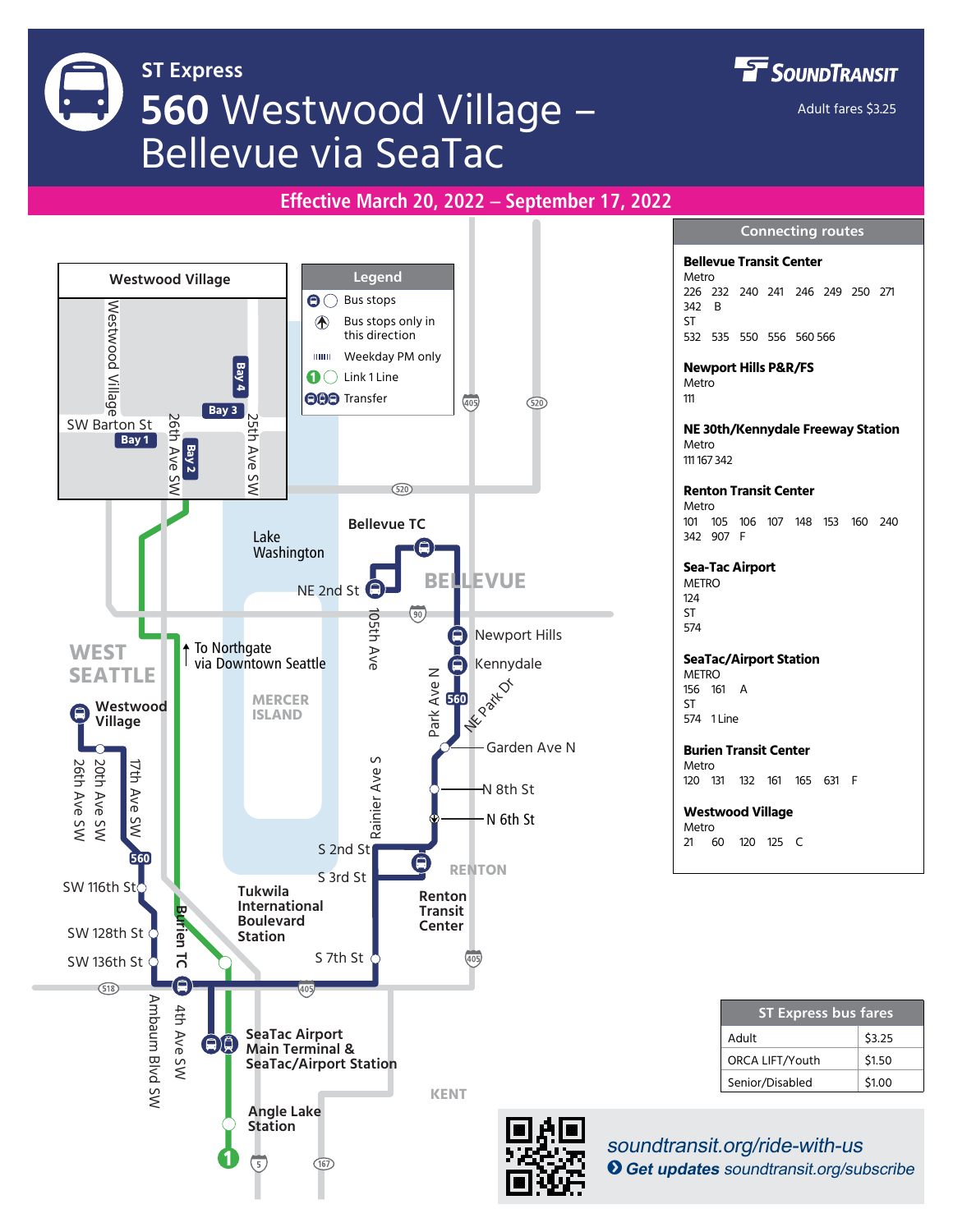**Eastbound | Weekdays**

# **560** Westwood Village – Bellevue via SeaTac

| Westwood Village<br>Bay 4 | <b>Burien TC</b><br>Bay 6 | SeaTac/Airport | Renton TC<br>Bay 1 | NE 30th/Kennydale<br>Freeway Station* | Newport Hills P&R* | Bellevue TC<br>Bay 7* | 105th Ave NE & NE<br>2nd St* |
|---------------------------|---------------------------|----------------|--------------------|---------------------------------------|--------------------|-----------------------|------------------------------|
| $4:44$ AM                 | 4:57                      | 5:05           | 5:22               | 5:31                                  | 5:34               | 5:43                  | 5:45                         |
| 5:11AM                    | 5:24                      | 5:32           | 5:49               | 6:02                                  | 6:05               | 6:14                  | 6:16                         |
| 5:38AM                    | 5:51                      | 5:59           | 6:16               | 6:29                                  | 6:32               | 6:41                  | 6:43                         |
| 6:03AM                    | 6:17                      | 6:25           | 6:44               | 6:58                                  | 7:04               | 7:13                  | 7:16                         |
| 6:26AM                    | 6:40                      | 6:48           | 7:07               | 7:21                                  | 7:27               | 7:36                  | 7:39                         |
| 6:54AM                    | 7:08                      | 7:16           | 7:35               | 7:49                                  | 7:55               | 8:04                  | 8:07                         |
| 7:24AM                    | 7:38                      | 7:46           | 8:05               | 8:20                                  | 8:26               | 8:35                  | 8:38                         |
| 7:54AM                    | 8:08                      | 8:16           | 8:35               | 8:50                                  | 8:56               | 9:05                  | 9:08                         |
| 8:30AM                    | 8:46                      | 8:54           | 9:14               | 9:29                                  | 9:34               | 9:43                  | 9:46                         |
| 9:03AM                    | 9:19                      | 9:27           | 9:47               | 9:58                                  | 10:03              | 10:12                 | 10:15                        |
| 9:33AM                    | 9:49                      | 9:57           | 10:17              | 10:28                                 | 10:33              | 10:42                 | 10:45                        |
| 10:03 АМ                  | 10:18                     | 10:26          | 10:48              | 10:59                                 | 11:04              | 11:13                 | 11:16                        |
| 10:33АМ                   | 10:48                     | 10:56          | 11:18              | 11:29                                 | 11:34              | 11:43                 | 11:46                        |
| 11:03АМ                   | 11:18                     | 11:26          | 11:48              | 11:59                                 | 12:04              | 12:13                 | 12:16                        |
| 11:34AM                   | 11:49                     | 11:57          | 12:19              | 12:30                                 | 12:35              | 12:44                 | 12:47                        |
| 12:04PM                   | 12:19                     | 12:27          | 12:49              | 1:00                                  | 1:05               | 1:14                  | 1:17                         |
| 12:33PM                   | 12:48                     | 12:56          | 1:18               | 1:29                                  | 1:34               | 1:43                  | 1:46                         |
| 1:00PM                    | 1:16                      | 1:24           | 1:46               | 1:59                                  | 2:04               | 2:13                  | 2:16                         |
| 1:30PM                    | 1:46                      | 1:54           | 2:16               | 2:29                                  | 2:34               | 2:43                  | 2:46                         |
| 2:00PM                    | 2:16                      | 2:24           | 2:48               | 3:02                                  | 3:07               | 3:16                  | 3:19                         |
| 2:27PM                    | 2:43                      | 2:51           | 3:15               | 3:29                                  | 3:34               | 3:43                  | 3:46                         |
| 2:57PM                    | 3:13                      | 3:21           | 3:45               | 3:59                                  | 4:04               | 4:13                  | 4:16                         |
| 3:21PM                    | 3:37                      | 3:45           | 4:09               | 4:23                                  | 4:28               | 4:37                  | 4:40                         |
| 3:45рм                    | 4:03                      | 4:11           | 4:37               | 4:49                                  | 4:54               | 5:03                  | 5:06                         |
| 4:22PM                    | 4:40                      | 4:48           | 5:14               | 5:26                                  | 5:31               | 5:40                  | 5:43                         |
| 4:55PM                    | 5:13                      | 5:21           | 5:47               | 5:59                                  | 6:04               | 6:13                  | 6:16                         |
| 5:25PM                    | 5:43                      | 5:51           | 6:17               | 6:29                                  | 6:34               | 6:43                  | 6:46                         |
| 6:03PM                    | 6:19                      | 6:28           | 6:48               | 6:59                                  | 7:04               | 7:13                  | 7:16                         |
| 7:07PM                    | 7:21                      | 7:30           | 7:50               | 8:00                                  | 8:05               | 8:14                  | 8:17                         |
| 8:08PM                    | 8:21                      | 8:30           | 8:48               | 8:57                                  | 9:02               | 9:11                  | 9:14                         |
| 9:08PM                    | 9:21                      | 9:30           | 9:48               | 9:57                                  | 10:02              | 10:11                 | 10:14                        |
| 10:10рм                   | 10:23                     | 10:32          | 10:50              | 10:59                                 | 11:04              | 11:13                 | 11:16                        |
| <b>11:10</b> РМ           | 11:23                     | 11:32          | 11:50              | 11:59                                 | 12:04              | 12:13                 | 12:16                        |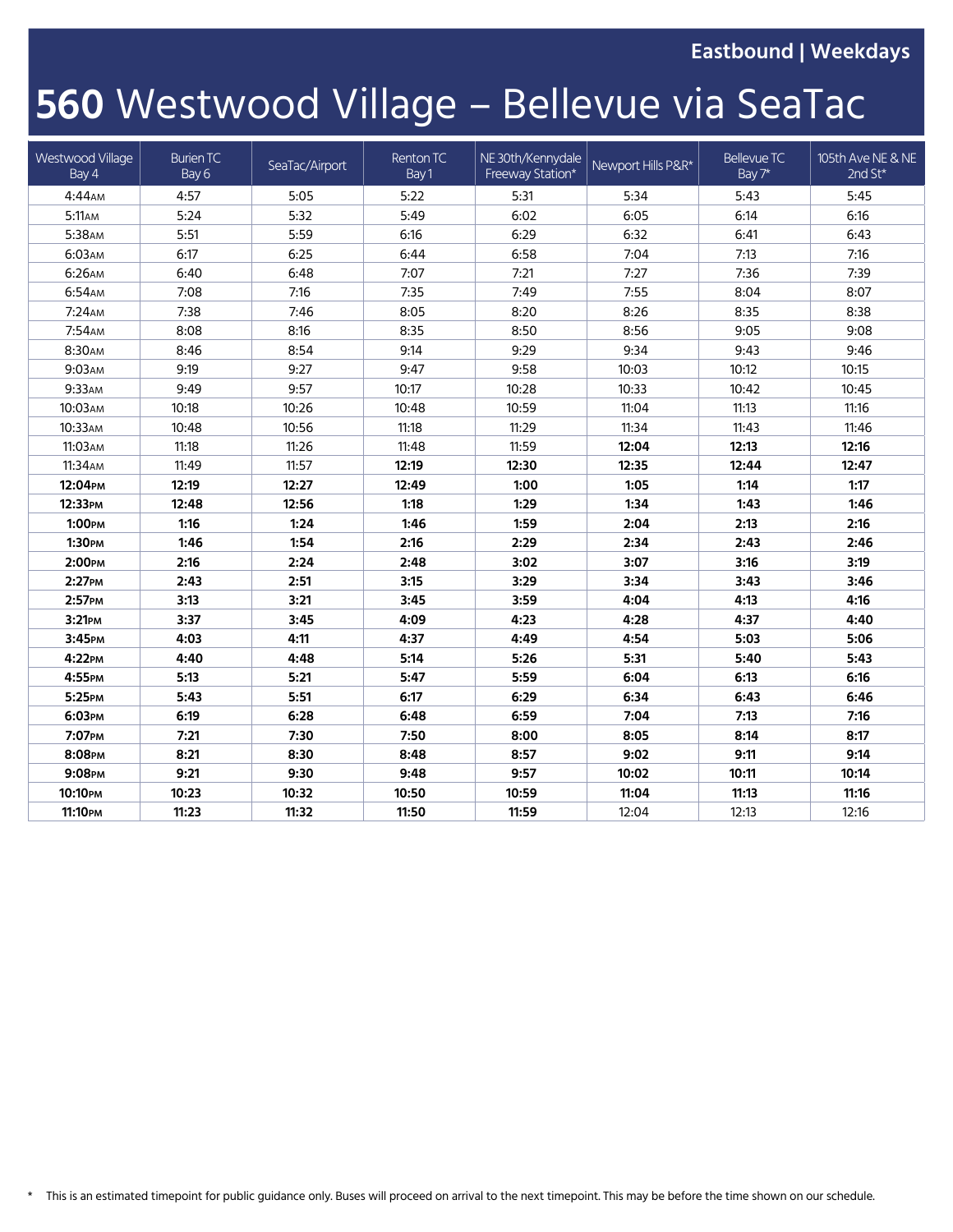**Westbound | Weekdays**

## **560** Bellevue – Westwood Village via SeaTac

| 105th Ave NE & NE<br>2nd St | Bellevue TC<br>Bay 6 | Newport Hills<br><b>P&amp;R*</b> | NE 30th/Kennydale<br>Freeway Station* | Renton TC<br>Bay 4 | SeaTac<br>Airport | <b>Burien TC</b><br>Bay 4* | Westwood Village<br>Bay 2* |
|-----------------------------|----------------------|----------------------------------|---------------------------------------|--------------------|-------------------|----------------------------|----------------------------|
| 5:04AM                      | 5:07                 | 5:13                             | 5:16                                  | 5:29               | 5:44              | 6:00                       | 6:14                       |
| 5:33AM                      | 5:37                 | 5:43                             | 5:46                                  | 6:00               | 6:15              | 6:31                       | 6:45                       |
| 6:03AM                      | 6:07                 | 6:13                             | 6:16                                  | 6:30               | 6:45              | 7:01                       | 7:15                       |
| 6:32AM                      | 6:36                 | 6:42                             | 6:46                                  | 7:00               | 7:15              | 7:31                       | 7:45                       |
| 7:02AM                      | 7:07                 | 7:13                             | 7:17                                  | 7:31               | 7:46              | 8:02                       | 8:16                       |
| 7:32AM                      | 7:37                 | 7:43                             | 7:47                                  | 8:01               | 8:16              | 8:32                       | 8:46                       |
| 8:02AM                      | 8:07                 | 8:13                             | 8:17                                  | 8:31               | 8:46              | 9:02                       | 9:16                       |
| 8:32AM                      | 8:37                 | 8:43                             | 8:47                                  | 9:01               | 9:16              | 9:32                       | 9:46                       |
| 9:02AM                      | 9:07                 | 9:13                             | 9:17                                  | 9:31               | 9:46              | 10:02                      | 10:16                      |
| 9:32AM                      | 9:37                 | 9:43                             | 9:47                                  | 10:01              | 10:16             | 10:32                      | 10:46                      |
| 10:02AM                     | 10:07                | 10:13                            | 10:17                                 | 10:31              | 10:46             | 11:02                      | 11:16                      |
| 10:32AM                     | 10:37                | 10:43                            | 10:47                                 | 11:01              | 11:16             | 11:32                      | 11:46                      |
| 11:02AM                     | 11:07                | 11:13                            | 11:17                                 | 11:31              | 11:46             | 12:02                      | 12:17                      |
| 11:32AM                     | 11:37                | 11:43                            | 11:47                                 | 12:01              | 12:16             | 12:32                      | 12:47                      |
| 12:02PM                     | 12:07                | 12:13                            | 12:17                                 | 12:31              | 12:46             | 1:02                       | 1:17                       |
| 12:32PM                     | 12:37                | 12:43                            | 12:47                                 | 1:01               | 1:16              | 1:32                       | 1:47                       |
| 1:02PM                      | 1:07                 | 1:14                             | 1:19                                  | 1:32               | 1:49              | 2:05                       | 2:21                       |
| $1:32$ PM                   | 1:37                 | 1:44                             | 1:49                                  | 2:02               | 2:19              | 2:35                       | 2:51                       |
| 2:01PM                      | 2:07                 | 2:14                             | 2:20                                  | 2:34               | 2:52              | 3:09                       | 3:25                       |
| 2:31 <sub>PM</sub>          | 2:37                 | 2:44                             | 2:50                                  | 3:04               | 3:22              | 3:39                       | 3:55                       |
| 3:01PM                      | 3:07                 | 3:18                             | 3:24                                  | 3:40               | 3:58              | 4:15                       | 4:31                       |
| 3:31PM                      | 3:37                 | 3:52                             | 3:59                                  | 4:17               | 4:35              | 4:53                       | 5:10                       |
| 4:01PM                      | 4:07                 | 4:22                             | 4:29                                  | 4:47               | 5:05              | 5:23                       | 5:40                       |
| 4:30рм                      | 4:37                 | 4:55                             | 5:02                                  | 5:23               | 5:42              | 6:00                       | 6:17                       |
| 4:59PM                      | 5:07                 | 5:20                             | 5:27                                  | 5:48               | 6:07              | 6:24                       | 6:41                       |
| 5:29PM                      | 5:37                 | 5:50                             | 5:57                                  | 6:18               | 6:37              | 6:54                       | 7:11                       |
| 6:01PM                      | 6:07                 | 6:15                             | 6:19                                  | 6:40               | 6:57              | 7:13                       | 7:29                       |
| 6:31PM                      | 6:37                 | 6:45                             | 6:49                                  | 7:10               | 7:27              | 7:43                       | 7:59                       |
| 7:02PM                      | 7:07                 | 7:13                             | 7:16                                  | 7:33               | 7:48              | 8:03                       | 8:18                       |
| 7:32PM                      | 7:37                 | 7:43                             | 7:46                                  | 8:03               | 8:18              | 8:33                       | 8:48                       |
| 8:33PM                      | 8:37                 | 8:43                             | 8:46                                  | 8:57               | 9:12              | 9:27                       | 9:39                       |
| 9:33PM                      | 9:37                 | 9:43                             | 9:46                                  | 9:57               | 10:12             | 10:27                      | 10:39                      |
| 10:33рм                     | 10:37                | 10:43                            | 10:46                                 | 10:57              | 11:12             | 11:27                      | 11:39                      |